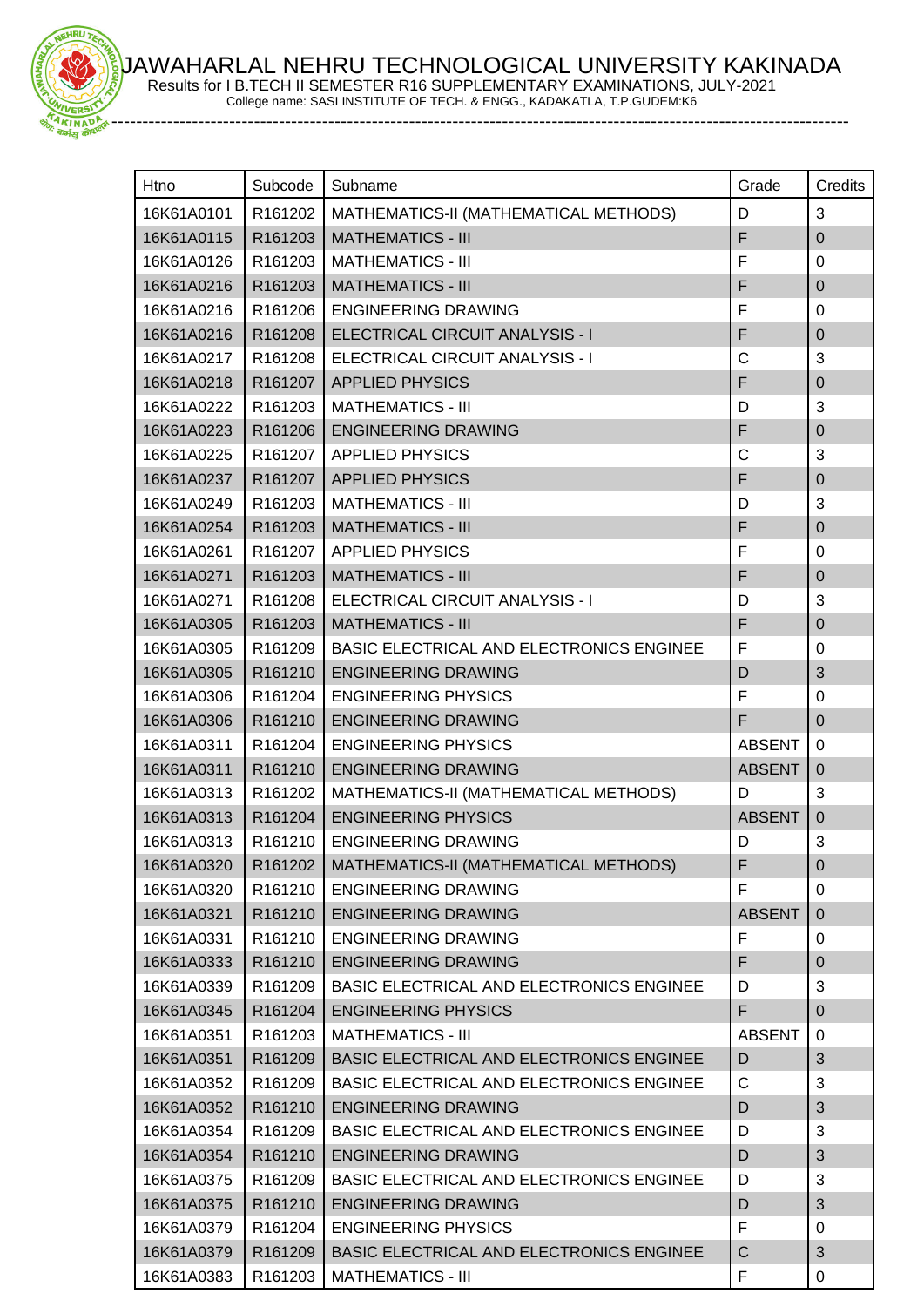| Htno       | Subcode | Subname                                  | Grade          | Credits          |
|------------|---------|------------------------------------------|----------------|------------------|
| 16K61A0383 | R161210 | <b>ENGINEERING DRAWING</b>               | F              | $\mathbf 0$      |
| 16K61A0397 | R161210 | <b>ENGINEERING DRAWING</b>               | F              | $\mathbf 0$      |
| 16K61A03A3 | R161202 | MATHEMATICS-II (MATHEMATICAL METHODS)    | F              | $\mathbf 0$      |
| 16K61A03B1 | R161202 | MATHEMATICS-II (MATHEMATICAL METHODS)    | D              | 3                |
| 16K61A03B1 | R161210 | <b>ENGINEERING DRAWING</b>               | $\overline{C}$ | 3                |
| 16K61A03C2 | R161202 | MATHEMATICS-II (MATHEMATICAL METHODS)    | F              | 0                |
| 16K61A03C2 | R161203 | <b>MATHEMATICS - III</b>                 | F              | $\overline{0}$   |
| 16K61A03C2 | R161204 | <b>ENGINEERING PHYSICS</b>               | D              | 3                |
| 16K61A03C2 | R161209 | BASIC ELECTRICAL AND ELECTRONICS ENGINEE | C              | 3                |
| 16K61A03C2 | R161210 | <b>ENGINEERING DRAWING</b>               | F              | $\mathbf 0$      |
| 16K61A03C5 | R161202 | MATHEMATICS-II (MATHEMATICAL METHODS)    | <b>ABSENT</b>  | $\mathbf 0$      |
| 16K61A03D5 | R161202 | MATHEMATICS-II (MATHEMATICAL METHODS)    | F              | 0                |
| 16K61A0404 | R161214 | ELECTRICAL AND MECHANICAL TECHNOLOGY     | C              | 3                |
| 16K61A0414 | R161213 | <b>DATA STRUCTURES</b>                   | C              | $\mathbf{3}$     |
| 16K61A0414 | R161214 | ELECTRICAL AND MECHANICAL TECHNOLOGY     | D              | 3                |
| 16K61A0428 | R161214 | ELECTRICAL AND MECHANICAL TECHNOLOGY     | D              | 3                |
| 16K61A0432 | R161214 | ELECTRICAL AND MECHANICAL TECHNOLOGY     | Ċ              | 3                |
| 16K61A0434 | R161214 | ELECTRICAL AND MECHANICAL TECHNOLOGY     | C              | 3                |
| 16K61A0484 | R161214 | ELECTRICAL AND MECHANICAL TECHNOLOGY     | C              | 3                |
| 16K61A0485 | R161203 | <b>MATHEMATICS - III</b>                 | <b>ABSENT</b>  | $\mathbf 0$      |
| 16K61A0485 | R161214 | ELECTRICAL AND MECHANICAL TECHNOLOGY     | <b>ABSENT</b>  | $\boldsymbol{0}$ |
| 16K61A0491 | R161211 | <b>APPLIED CHEMISTRY</b>                 | F              | 0                |
| 16K61A0491 | R161214 | ELECTRICAL AND MECHANICAL TECHNOLOGY     | F              | $\mathbf 0$      |
| 16K61A04G4 | R161203 | <b>MATHEMATICS - III</b>                 | F              | 0                |
| 16K61A04G8 | R161214 | ELECTRICAL AND MECHANICAL TECHNOLOGY     | D              | 3                |
| 16K61A0522 | R161203 | <b>MATHEMATICS - III</b>                 | F              | 0                |
| 16K61A0522 | R161211 | <b>APPLIED CHEMISTRY</b>                 | D              | 3                |
| 16K61A0522 |         | R161216   ENGINEERING MECHANICS          | F              | $\Omega$         |
| 16K61A0538 | R161203 | <b>MATHEMATICS - III</b>                 | F              | $\boldsymbol{0}$ |
| 16K61A0538 | R161216 | <b>ENGINEERING MECHANICS</b>             | F              | 0                |
| 16K61A0540 | R161203 | <b>MATHEMATICS - III</b>                 | F              | $\mathbf 0$      |
| 16K61A0590 | R161203 | <b>MATHEMATICS - III</b>                 | F              | $\pmb{0}$        |
| 16K61A0597 | R161211 | <b>APPLIED CHEMISTRY</b>                 | F              | $\mathbf 0$      |
| 16K61A0597 | R161216 | <b>ENGINEERING MECHANICS</b>             | F              | 0                |
| 16K61A05C1 | R161203 | <b>MATHEMATICS - III</b>                 | F              | $\boldsymbol{0}$ |
| 16K61A05D0 | R161216 | <b>ENGINEERING MECHANICS</b>             | D              | 3                |
| 16K61A05D4 | R161203 | <b>MATHEMATICS - III</b>                 | <b>ABSENT</b>  | $\mathbf 0$      |
| 16K61A05G2 | R161203 | <b>MATHEMATICS - III</b>                 | <b>ABSENT</b>  | 0                |
| 16K61A05H1 | R161211 | <b>APPLIED CHEMISTRY</b>                 | D              | 3                |
| 16K61A05H6 | R161216 | <b>ENGINEERING MECHANICS</b>             | D              | $\mathbf{3}$     |
| 16K61A1205 | R161203 | <b>MATHEMATICS - III</b>                 | C              | $\sqrt{3}$       |
| 16K61A1207 | R161203 | <b>MATHEMATICS - III</b>                 | D              | $\mathbf{3}$     |
| 16K61A2707 | R161202 | MATHEMATICS-II (MATHEMATICAL METHODS)    | F              | $\mathbf 0$      |
| 16K61A2707 | R161203 | <b>MATHEMATICS - III</b>                 | D              | 3                |
| 16K61A2707 | R161204 | <b>ENGINEERING PHYSICS</b>               | F              | $\mathbf 0$      |
| 16K61A2715 | R161202 | MATHEMATICS-II (MATHEMATICAL METHODS)    | F              | $\pmb{0}$        |
| 16K61A2715 | R161204 | <b>ENGINEERING PHYSICS</b>               | F              | $\pmb{0}$        |
| 16K61A2715 | R161205 | ELEMENTS OF MECHANICAL ENGINEERING       | F              | 0                |
| 16K61A2718 | R161203 | <b>MATHEMATICS - III</b>                 | D              | 3                |
| 16K61A2720 | R161204 | <b>ENGINEERING PHYSICS</b>               | D              | 3                |
| 16K61A2721 | R161202 | MATHEMATICS-II (MATHEMATICAL METHODS)    | D              | 3                |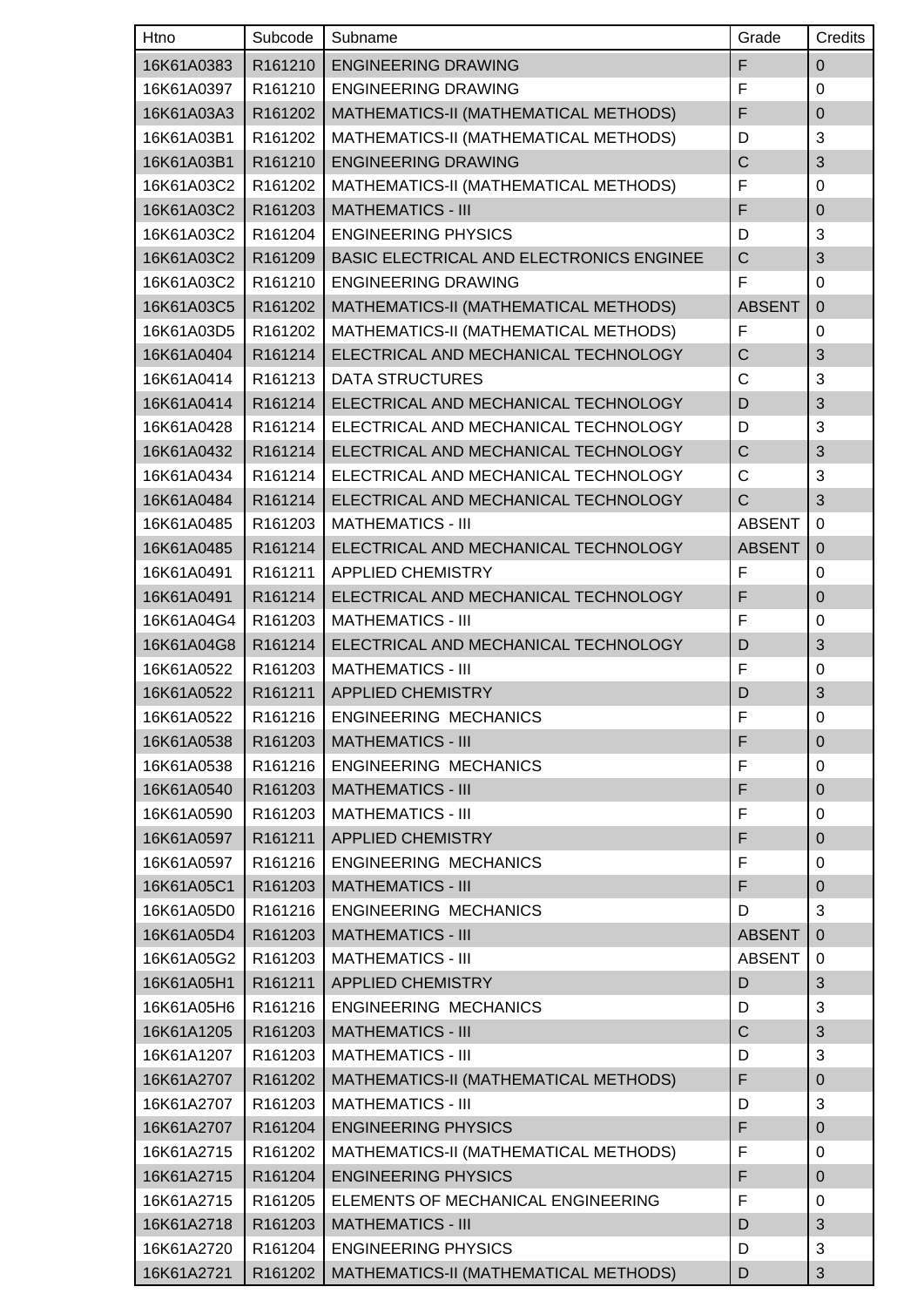| Htno       | Subcode | Subname                                         | Grade          | Credits        |
|------------|---------|-------------------------------------------------|----------------|----------------|
| 16K61A2729 | R161202 | MATHEMATICS-II (MATHEMATICAL METHODS)           | D              | 3              |
| 16K61A2729 | R161204 | <b>ENGINEERING PHYSICS</b>                      | $\overline{C}$ | 3              |
| 16K61A2729 | R161210 | <b>ENGINEERING DRAWING</b>                      | F              | $\mathbf 0$    |
| 17K61A0104 | R161202 | MATHEMATICS-II (MATHEMATICAL METHODS)           | F              | $\pmb{0}$      |
| 17K61A0104 | R161206 | <b>ENGINEERING DRAWING</b>                      | F              | 0              |
| 17K61A0104 | R161232 | ELEMENTS OF MECHANICAL ENGINEERING              | F              | $\overline{0}$ |
| 17K61A0112 | R161203 | <b>MATHEMATICS - III</b>                        | C              | 3              |
| 17K61A0115 | R161202 | MATHEMATICS-II (MATHEMATICAL METHODS)           | <b>ABSENT</b>  | $\mathbf 0$    |
| 17K61A0115 | R161203 | <b>MATHEMATICS - III</b>                        | <b>ABSENT</b>  | $\Omega$       |
| 17K61A0115 | R161204 | <b>ENGINEERING PHYSICS</b>                      | <b>ABSENT</b>  | $\mathbf 0$    |
| 17K61A0115 | R161206 | <b>ENGINEERING DRAWING</b>                      | <b>ABSENT</b>  | $\mathbf 0$    |
| 17K61A0115 | R161232 | ELEMENTS OF MECHANICAL ENGINEERING              | <b>ABSENT</b>  | $\mathbf 0$    |
| 17K61A0119 | R161202 | MATHEMATICS-II (MATHEMATICAL METHODS)           | F              | 0              |
| 17K61A0119 | R161206 | <b>ENGINEERING DRAWING</b>                      | B              | 3              |
| 17K61A0124 | R161202 | MATHEMATICS-II (MATHEMATICAL METHODS)           | F              | $\mathbf 0$    |
| 17K61A0124 | R161203 | <b>MATHEMATICS - III</b>                        | <b>ABSENT</b>  | $\mathbf 0$    |
| 17K61A0124 | R161232 | ELEMENTS OF MECHANICAL ENGINEERING              | F              | 0              |
| 17K61A0126 | R161202 | MATHEMATICS-II (MATHEMATICAL METHODS)           | F              | $\mathbf 0$    |
| 17K61A0134 | R161232 | ELEMENTS OF MECHANICAL ENGINEERING              | D              | 3              |
| 17K61A0135 | R161202 | MATHEMATICS-II (MATHEMATICAL METHODS)           | <b>ABSENT</b>  | $\mathbf 0$    |
| 17K61A0135 | R161204 | <b>ENGINEERING PHYSICS</b>                      | <b>ABSENT</b>  | 0              |
| 17K61A0135 | R161206 | <b>ENGINEERING DRAWING</b>                      | F              | $\mathbf 0$    |
| 17K61A0146 | R161203 | <b>MATHEMATICS - III</b>                        | <b>ABSENT</b>  | $\Omega$       |
| 17K61A0146 | R161206 | <b>ENGINEERING DRAWING</b>                      | C              | 3              |
| 17K61A0147 | R161202 | MATHEMATICS-II (MATHEMATICAL METHODS)           | F              | $\mathbf 0$    |
| 17K61A0154 | R161202 | MATHEMATICS-II (MATHEMATICAL METHODS)           | F              | $\mathbf 0$    |
| 17K61A0154 | R161206 | <b>ENGINEERING DRAWING</b>                      | <b>ABSENT</b>  | $\pmb{0}$      |
| 17K61A0203 |         | R161203   MATHEMATICS - III                     | F              | $\mathbf 0$    |
| 17K61A0203 | R161207 | <b>APPLIED PHYSICS</b>                          | F              | 0              |
| 17K61A0209 | R161207 | <b>APPLIED PHYSICS</b>                          | <b>ABSENT</b>  | $\mathbf 0$    |
| 17K61A0211 | R161203 | <b>MATHEMATICS - III</b>                        | F              | 0              |
| 17K61A0211 | R161207 | <b>APPLIED PHYSICS</b>                          | F              | $\pmb{0}$      |
| 17K61A0217 | R161206 | <b>ENGINEERING DRAWING</b>                      | F              | 0              |
| 17K61A0217 | R161208 | ELECTRICAL CIRCUIT ANALYSIS - I                 | F              | $\mathbf 0$    |
| 17K61A0221 | R161206 | <b>ENGINEERING DRAWING</b>                      | C              | 3              |
| 17K61A0221 | R161207 | <b>APPLIED PHYSICS</b>                          | D              | $\sqrt{3}$     |
| 17K61A0226 | R161208 | ELECTRICAL CIRCUIT ANALYSIS - I                 | F              | 0              |
| 17K61A0229 | R161203 | <b>MATHEMATICS - III</b>                        | F              | $\mathbf 0$    |
| 17K61A0229 | R161206 | <b>ENGINEERING DRAWING</b>                      | F              | 0              |
| 17K61A0229 | R161207 | <b>APPLIED PHYSICS</b>                          | F              | $\mathbf 0$    |
| 17K61A0236 | R161203 | <b>MATHEMATICS - III</b>                        | F              | 0              |
| 17K61A0236 | R161207 | <b>APPLIED PHYSICS</b>                          | F              | $\pmb{0}$      |
| 17K61A0239 | R161206 | <b>ENGINEERING DRAWING</b>                      | F              | 0              |
| 17K61A0251 | R161207 | <b>APPLIED PHYSICS</b>                          | F              | $\overline{0}$ |
| 17K61A0320 | R161209 | <b>BASIC ELECTRICAL AND ELECTRONICS ENGINEE</b> | B              | 3              |
| 17K61A0321 | R161202 | MATHEMATICS-II (MATHEMATICAL METHODS)           | <b>ABSENT</b>  | $\mathbf 0$    |
| 17K61A0321 | R161204 | <b>ENGINEERING PHYSICS</b>                      | <b>ABSENT</b>  | 0              |
| 17K61A0321 | R161209 | BASIC ELECTRICAL AND ELECTRONICS ENGINEE        | <b>ABSENT</b>  | $\overline{0}$ |
| 17K61A0321 | R161210 | <b>ENGINEERING DRAWING</b>                      | <b>ABSENT</b>  | 0              |
| 17K61A0322 | R161203 | <b>MATHEMATICS - III</b>                        | F              | $\mathbf 0$    |
| 17K61A0332 | R161202 | MATHEMATICS-II (MATHEMATICAL METHODS)           | F              | $\mathbf 0$    |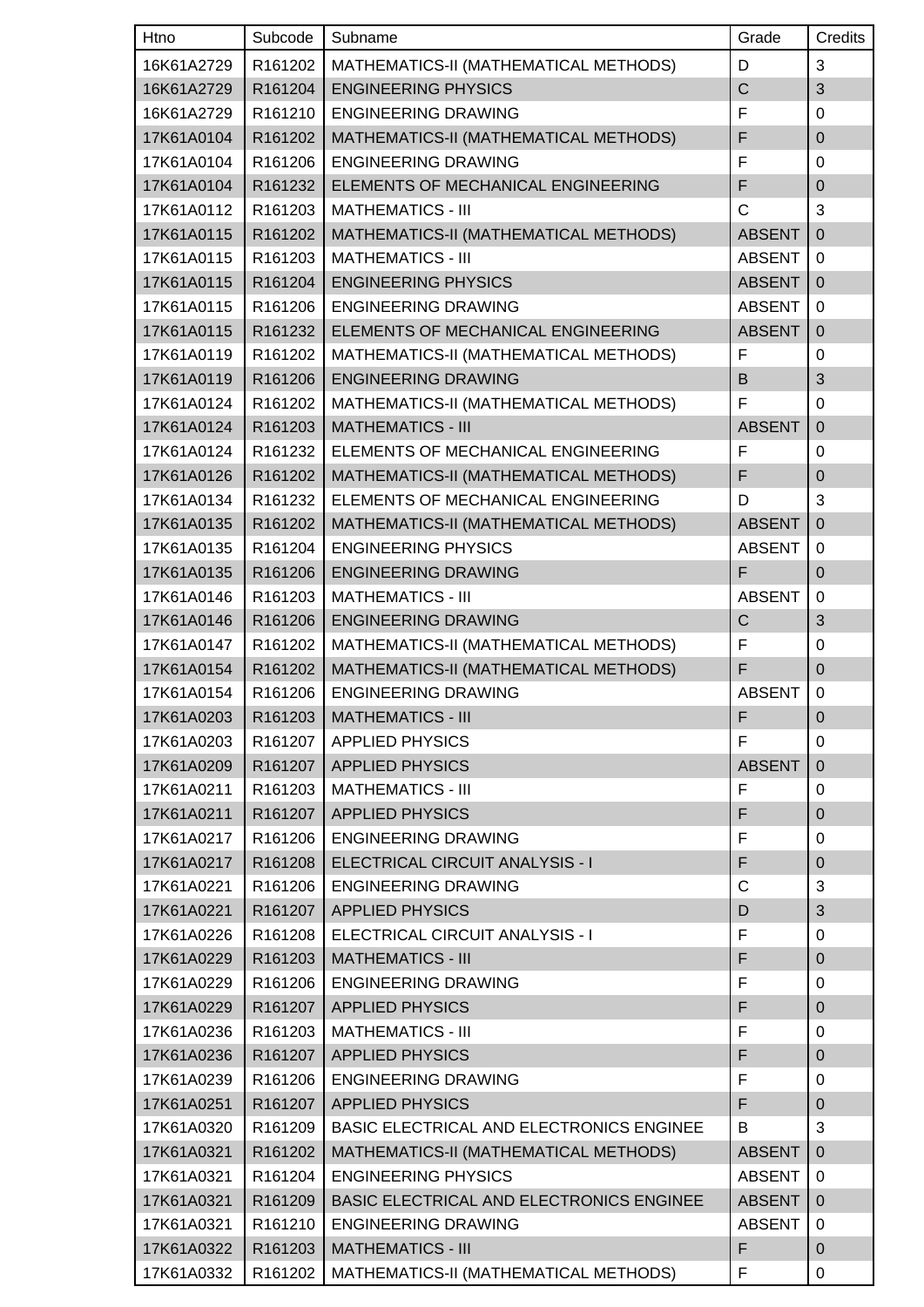| Htno       | Subcode | Subname                                         | Grade         | Credits          |
|------------|---------|-------------------------------------------------|---------------|------------------|
| 17K61A0332 | R161203 | <b>MATHEMATICS - III</b>                        | F             | $\mathbf 0$      |
| 17K61A0332 | R161209 | <b>BASIC ELECTRICAL AND ELECTRONICS ENGINEE</b> | C             | 3                |
| 17K61A0332 | R161210 | <b>ENGINEERING DRAWING</b>                      | F             | $\overline{0}$   |
| 17K61A0334 | R161202 | MATHEMATICS-II (MATHEMATICAL METHODS)           | <b>ABSENT</b> | $\Omega$         |
| 17K61A0334 | R161203 | <b>MATHEMATICS - III</b>                        | F             | $\overline{0}$   |
| 17K61A0334 | R161204 | <b>ENGINEERING PHYSICS</b>                      | F             | 0                |
| 17K61A0334 | R161209 | <b>BASIC ELECTRICAL AND ELECTRONICS ENGINEE</b> | F             | $\pmb{0}$        |
| 17K61A0347 | R161203 | <b>MATHEMATICS - III</b>                        | F             | 0                |
| 17K61A0347 | R161210 | <b>ENGINEERING DRAWING</b>                      | F             | $\pmb{0}$        |
| 17K61A0349 | R161202 | MATHEMATICS-II (MATHEMATICAL METHODS)           | F             | 0                |
| 17K61A0350 | R161202 | MATHEMATICS-II (MATHEMATICAL METHODS)           | F             | 0                |
| 17K61A0350 | R161209 | BASIC ELECTRICAL AND ELECTRONICS ENGINEE        | F             | $\Omega$         |
| 17K61A0356 | R161202 | MATHEMATICS-II (MATHEMATICAL METHODS)           | F             | $\mathbf 0$      |
| 17K61A0360 | R161202 | MATHEMATICS-II (MATHEMATICAL METHODS)           | F             | 0                |
| 17K61A0360 | R161203 | <b>MATHEMATICS - III</b>                        | F             | $\overline{0}$   |
| 17K61A0360 | R161204 | <b>ENGINEERING PHYSICS</b>                      | F             | 0                |
| 17K61A0360 | R161209 | BASIC ELECTRICAL AND ELECTRONICS ENGINEE        | F             | $\overline{0}$   |
| 17K61A0363 | R161202 | MATHEMATICS-II (MATHEMATICAL METHODS)           | F             | 0                |
| 17K61A0363 | R161204 | <b>ENGINEERING PHYSICS</b>                      | D             | 3                |
| 17K61A0366 | R161202 | MATHEMATICS-II (MATHEMATICAL METHODS)           | F             | $\mathbf 0$      |
| 17K61A0366 | R161209 | BASIC ELECTRICAL AND ELECTRONICS ENGINEE        | D             | 3                |
| 17K61A0373 | R161202 | MATHEMATICS-II (MATHEMATICAL METHODS)           | F             | $\mathbf 0$      |
| 17K61A0373 | R161204 | <b>ENGINEERING PHYSICS</b>                      | <b>ABSENT</b> | $\mathbf 0$      |
| 17K61A0378 | R161210 | <b>ENGINEERING DRAWING</b>                      | C             | 3                |
| 17K61A0379 | R161202 | MATHEMATICS-II (MATHEMATICAL METHODS)           | F             | $\overline{0}$   |
| 17K61A0380 | R161202 | MATHEMATICS-II (MATHEMATICAL METHODS)           | F             | 0                |
| 17K61A0380 | R161203 | <b>MATHEMATICS - III</b>                        | F             | $\mathbf 0$      |
| 17K61A0381 | R161204 | <b>ENGINEERING PHYSICS</b>                      | <b>ABSENT</b> | 0                |
| 17K61A0386 | R161202 | MATHEMATICS-II (MATHEMATICAL METHODS)           | F             | $\pmb{0}$        |
| 17K61A0387 | R161203 | <b>MATHEMATICS - III</b>                        | F             | $\mathbf 0$      |
| 17K61A0387 | R161204 | <b>ENGINEERING PHYSICS</b>                      | D             | 3                |
| 17K61A0399 | R161202 | MATHEMATICS-II (MATHEMATICAL METHODS)           | F             | 0                |
| 17K61A0399 | R161204 | <b>ENGINEERING PHYSICS</b>                      | D             | 3                |
| 17K61A0399 | R161209 | BASIC ELECTRICAL AND ELECTRONICS ENGINEE        | D             | 3                |
| 17K61A0399 | R161210 | <b>ENGINEERING DRAWING</b>                      | D             | 3                |
| 17K61A03A1 | R161202 | MATHEMATICS-II (MATHEMATICAL METHODS)           | F             | $\pmb{0}$        |
| 17K61A03A1 | R161209 | BASIC ELECTRICAL AND ELECTRONICS ENGINEE        | F             | $\overline{0}$   |
| 17K61A03A1 | R161210 | <b>ENGINEERING DRAWING</b>                      | F             | 0                |
| 17K61A03A3 | R161203 | <b>MATHEMATICS - III</b>                        | F             | $\boldsymbol{0}$ |
| 17K61A03A7 | R161210 | <b>ENGINEERING DRAWING</b>                      | F             | $\mathbf 0$      |
| 17K61A03B4 | R161202 | MATHEMATICS-II (MATHEMATICAL METHODS)           | F             | $\pmb{0}$        |
| 17K61A03B4 | R161203 | <b>MATHEMATICS - III</b>                        | F             | $\pmb{0}$        |
| 17K61A03B4 | R161204 | <b>ENGINEERING PHYSICS</b>                      | F             | $\mathbf 0$      |
| 17K61A03B4 | R161209 | BASIC ELECTRICAL AND ELECTRONICS ENGINEE        | F             | 0                |
| 17K61A03B4 | R161210 | <b>ENGINEERING DRAWING</b>                      | F             | $\mathbf 0$      |
| 17K61A0416 | R161214 | ELECTRICAL AND MECHANICAL TECHNOLOGY            | Α             | 3                |
| 17K61A0422 | R161213 | <b>DATA STRUCTURES</b>                          | B             | 3                |
| 17K61A0422 | R161214 | ELECTRICAL AND MECHANICAL TECHNOLOGY            | F             | 0                |
| 17K61A0431 | R161211 | <b>APPLIED CHEMISTRY</b>                        | D             | 3                |
| 17K61A0437 | R161214 | ELECTRICAL AND MECHANICAL TECHNOLOGY            | C             | 3                |
| 17K61A0440 | R161203 | <b>MATHEMATICS - III</b>                        | F             | 0                |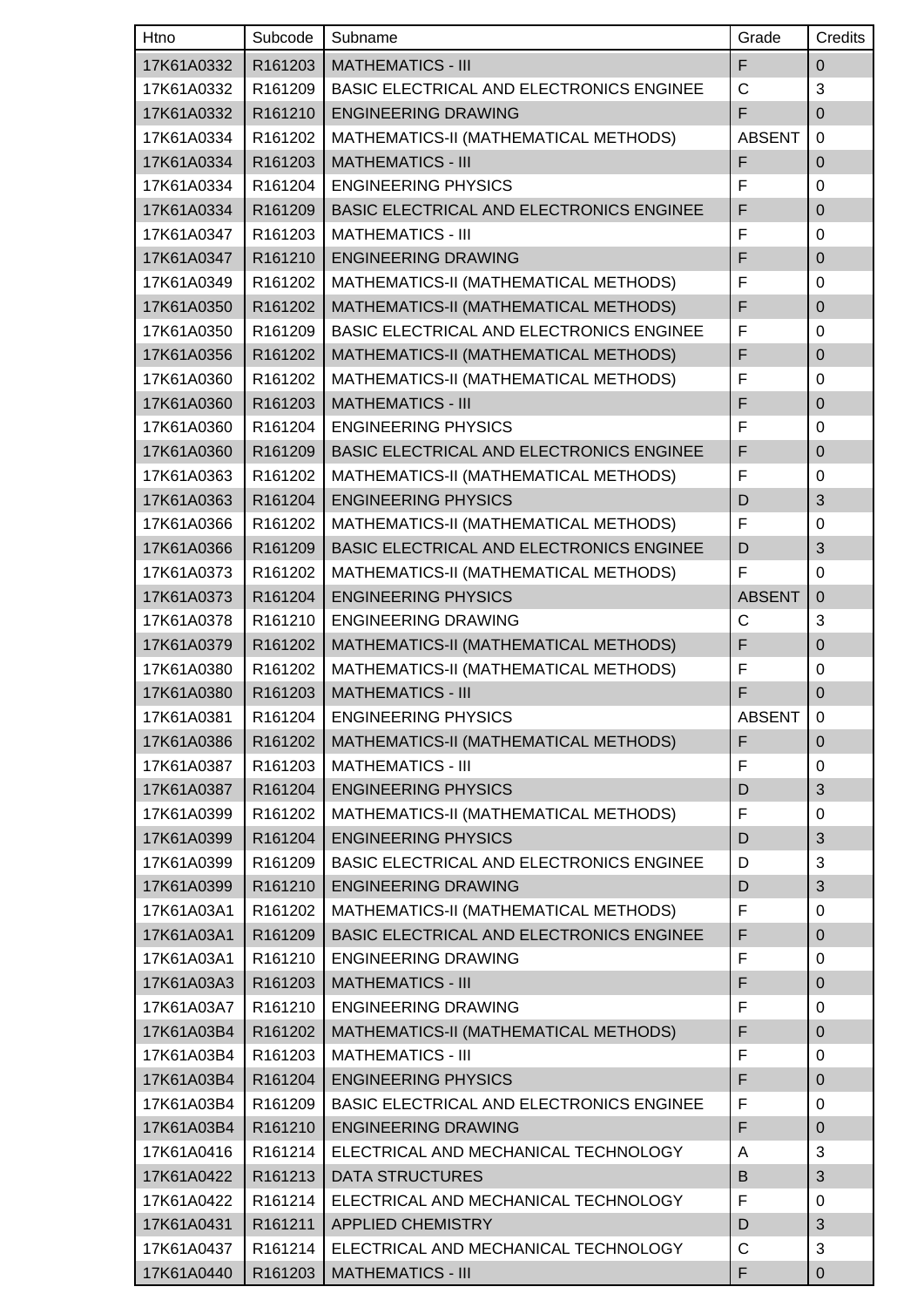| Htno       | Subcode             | Subname                                 | Grade         | Credits          |
|------------|---------------------|-----------------------------------------|---------------|------------------|
| 17K61A0440 | R161211             | <b>APPLIED CHEMISTRY</b>                | D             | 3                |
| 17K61A0440 | R161214             | ELECTRICAL AND MECHANICAL TECHNOLOGY    | F             | $\mathbf 0$      |
| 17K61A0442 | R161213             | <b>DATA STRUCTURES</b>                  | D             | 3                |
| 17K61A0442 | R161214             | ELECTRICAL AND MECHANICAL TECHNOLOGY    | D             | 3                |
| 17K61A0446 | R161213             | <b>DATA STRUCTURES</b>                  | B             | 3                |
| 17K61A0461 | R161203             | <b>MATHEMATICS - III</b>                | F             | $\overline{0}$   |
| 17K61A0462 | R <sub>161211</sub> | <b>APPLIED CHEMISTRY</b>                | F             | 0                |
| 17K61A0462 | R161214             | ELECTRICAL AND MECHANICAL TECHNOLOGY    | F             | $\mathbf 0$      |
| 17K61A0464 | R161203             | <b>MATHEMATICS - III</b>                | F             | 0                |
| 17K61A0471 | R161211             | <b>APPLIED CHEMISTRY</b>                | D             | 3                |
| 17K61A0479 | R161211             | <b>APPLIED CHEMISTRY</b>                | F             | 0                |
| 17K61A0479 | R161212             | <b>ENVIRONMENTAL STUDIES</b>            | F             | $\mathbf 0$      |
| 17K61A0479 | R161213             | <b>DATA STRUCTURES</b>                  | F             | 0                |
| 17K61A0479 | R161214             | ELECTRICAL AND MECHANICAL TECHNOLOGY    | F             | $\mathbf 0$      |
| 17K61A0482 | R161211             | <b>APPLIED CHEMISTRY</b>                | F             | 0                |
| 17K61A0482 | R161213             | <b>DATA STRUCTURES</b>                  | D             | 3                |
| 17K61A0482 | R <sub>161214</sub> | ELECTRICAL AND MECHANICAL TECHNOLOGY    | F             | 0                |
| 17K61A0496 | R161214             | ELECTRICAL AND MECHANICAL TECHNOLOGY    | C             | 3                |
| 17K61A0499 | R161211             | <b>APPLIED CHEMISTRY</b>                | F             | 0                |
| 17K61A0499 | R161213             | <b>DATA STRUCTURES</b>                  | D             | 3                |
| 17K61A04A1 | R161203             | <b>MATHEMATICS - III</b>                | F             | 0                |
| 17K61A04A1 | R161214             | ELECTRICAL AND MECHANICAL TECHNOLOGY    | B             | 3                |
| 17K61A04C8 | R <sub>161211</sub> | <b>APPLIED CHEMISTRY</b>                | D             | 3                |
| 17K61A0515 | R161203             | <b>MATHEMATICS - III</b>                | F             | $\overline{0}$   |
| 17K61A0515 | R161211             | <b>APPLIED CHEMISTRY</b>                | <b>ABSENT</b> | 0                |
| 17K61A0533 | R161203             | <b>MATHEMATICS - III</b>                | F             | $\boldsymbol{0}$ |
| 17K61A0535 | R161211             | <b>APPLIED CHEMISTRY</b>                | F             | $\mathbf 0$      |
| 17K61A0535 |                     | R161216   ENGINEERING MECHANICS         | F             | $\Omega$         |
| 17K61A0540 | R161203             | <b>MATHEMATICS - III</b>                | F             | 0                |
| 17K61A0540 | R161211             | <b>APPLIED CHEMISTRY</b>                | D             | 3                |
| 17K61A0540 | R161216             | <b>ENGINEERING MECHANICS</b>            | F             | 0                |
| 17K61A0555 | R161211             | <b>APPLIED CHEMISTRY</b>                | F             | $\boldsymbol{0}$ |
| 17K61A0555 | R161216             | <b>ENGINEERING MECHANICS</b>            | F             | 0                |
| 17K61A0558 | R161203             | <b>MATHEMATICS - III</b>                | F             | $\mathbf 0$      |
| 17K61A0561 | R161216             | <b>ENGINEERING MECHANICS</b>            | F             | 0                |
| 17K61A0568 | R161203             | <b>MATHEMATICS - III</b>                | F             | $\boldsymbol{0}$ |
| 17K61A0568 | R161211             | <b>APPLIED CHEMISTRY</b>                | D             | 3                |
| 17K61A0568 | R161216             | <b>ENGINEERING MECHANICS</b>            | F             | $\mathbf 0$      |
| 17K61A0573 | R161203             | <b>MATHEMATICS - III</b>                | F             | 0                |
| 17K61A0576 | R161211             | <b>APPLIED CHEMISTRY</b>                | D             | 3                |
| 17K61A0584 | R161203             | <b>MATHEMATICS - III</b>                | F             | 0                |
| 17K61A0598 | R161203             | <b>MATHEMATICS - III</b>                | F             | $\boldsymbol{0}$ |
| 17K61A05A6 | R161203             | <b>MATHEMATICS - III</b>                | С             | 3                |
| 17K61A05B6 | R161211             | <b>APPLIED CHEMISTRY</b>                | D             | 3                |
| 17K61A05B9 | R161203             | <b>MATHEMATICS - III</b>                | F             | 0                |
| 17K61A05C4 | R161203             | <b>MATHEMATICS - III</b>                | F             | $\boldsymbol{0}$ |
| 17K61A05D0 | R161203             | <b>MATHEMATICS - III</b>                | F             | 0                |
| 17K61A05D4 | R161203             | <b>MATHEMATICS - III</b>                | F             | $\mathbf 0$      |
| 17K61A05E4 | R161203             | <b>MATHEMATICS - III</b>                | F             | 0                |
| 17K61A05E4 | R161215             | OBJECT ORIENTED PROGRAMMING THROUGH C++ | C             | $\mathfrak{B}$   |
| 17K61A05E5 | R161203             | <b>MATHEMATICS - III</b>                | F             | 0                |